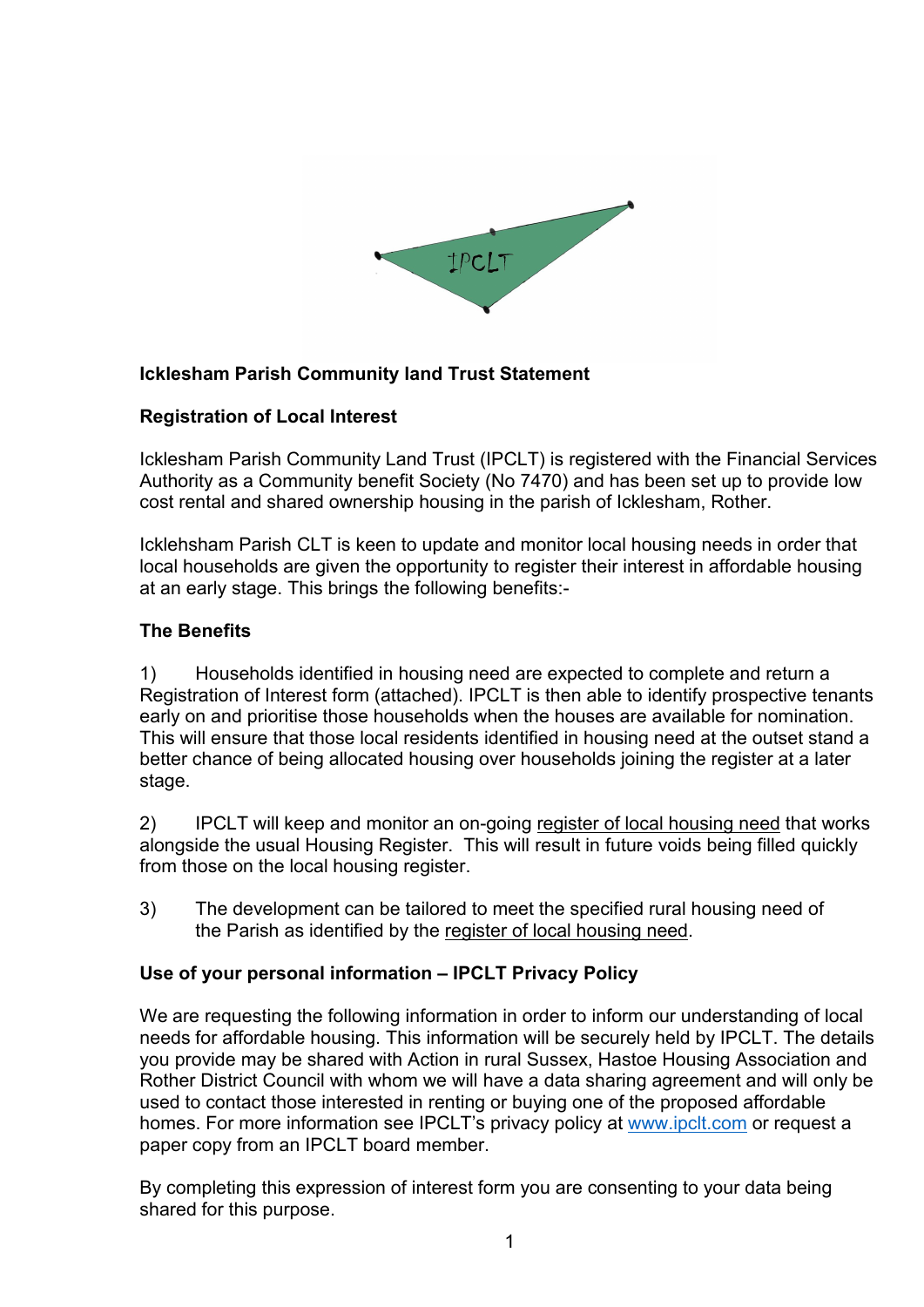# **Expression of interest in affordable housing**

| Q1. If you live in Icklesham parish do you wish to stay there?                             | Yes $\Box$                   | $No$ $\Box$   |    |        |
|--------------------------------------------------------------------------------------------|------------------------------|---------------|----|--------|
| Q2. If you live outside Icklesham parish do you wish to return?                            |                              | $\Box$<br>Yes | No | $\Box$ |
| Q3. What is your connection to the parish of Icklesham? Please tick all that apply         |                              |               |    |        |
| (The parish includes Icklesham, Winchelsea, Winchelsea Beach and Rye Harbour)              |                              |               |    |        |
| Currently live in the Parish $\square$<br>Have close relatives living in the Parish $\Box$ |                              |               |    |        |
| Work in the Parish<br>Previously lived in the Parish $\Box$                                |                              |               |    |        |
| Other (please                                                                              |                              |               |    |        |
|                                                                                            |                              |               |    |        |
| <b>APPLICANT ONE - ADULT</b>                                                               | <b>APPLICANT TWO - ADULT</b> |               |    |        |
| <b>Personal Details</b>                                                                    | <b>Personal Details</b>      |               |    |        |
| 04 Surname                                                                                 | 015 Surnamo                  |               |    |        |

| Q4. Surname                                                                                                                     | Q15. Surname                                                                                                                   |  |  |  |
|---------------------------------------------------------------------------------------------------------------------------------|--------------------------------------------------------------------------------------------------------------------------------|--|--|--|
| Q5. Other names                                                                                                                 | Q16. Other names                                                                                                               |  |  |  |
| Q6. Title                                                                                                                       | Q17. Title                                                                                                                     |  |  |  |
| Miss $\Box$<br>$\Box$<br>Mrs $\quad \Box$<br>Ms □<br>Mr                                                                         | Mrs $\quad \Box$<br>Miss $\quad \Box$<br>$Ms$ $\square$<br>Mr<br>$\Box$                                                        |  |  |  |
| Q7. Address                                                                                                                     | Q18. Address                                                                                                                   |  |  |  |
| Q8. Telephone no<br>Q9. Your age<br>Q10. Your status<br>Family with $\Box$<br>Single person $\Box$<br>Couple $\Box$<br>Children | Q19. Telephone no<br>Q20. Your age<br>Q21. Your status<br>Single person $\Box$ Couple $\Box$<br>Family with $\Box$<br>Children |  |  |  |
| Q11. Number, sex & age of children                                                                                              | Q22. Number, sex & age of children                                                                                             |  |  |  |
|                                                                                                                                 |                                                                                                                                |  |  |  |